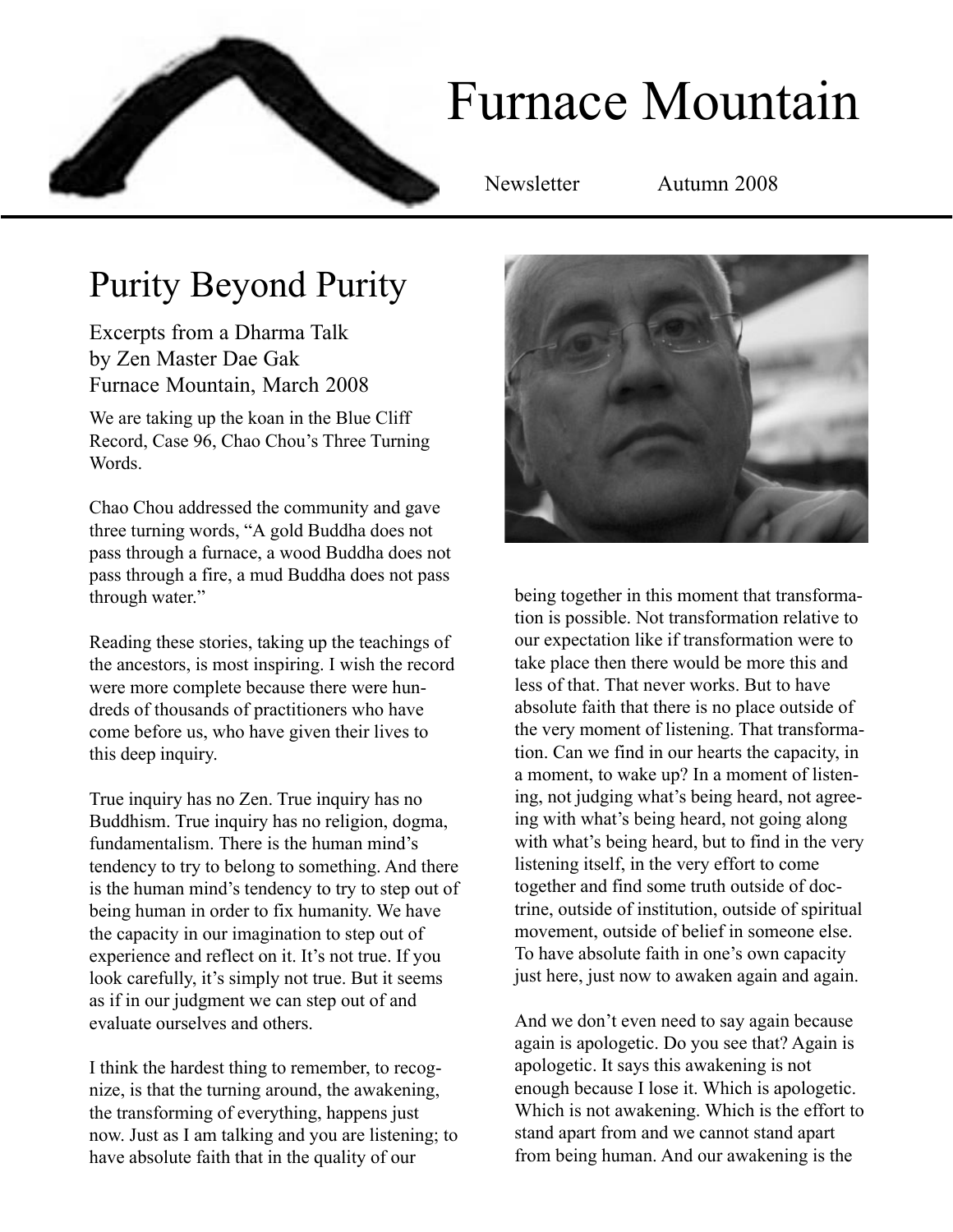awakening of all. To awaken in this moment and have absolute faith in that is the awakening of all beings. What other awakening could there be? And where? And when? And on what schedule? And who could judge it?

So, to take it up then is to take up not becoming different but a shift, so that there is not a, "I am here and I am thinking and that thinking process will then transform," but it is a shift away from the very ground that one has been standing on. And one doesn't take on the new age images or the written images about the past, images of stars bursting out of the head or a sense of sublime joy

and all those things, which one might feel. But there is a fundamental shift in the ground. So that, for example, I am here and I'm sitting in this wide spacious tenthousand miles of clear blue sky, boundless blue sky and one feels then the negativity, the caution as the birds fly through the sky. And if one then idealizes the empty sky, one is in conflict. But if one re-

members that the sky is always empty no matter what comes and goes in it, there is a shift from the content to the ground of being. And then when something comes and upsets one, or something comes and provokes the heart, it's a wondrous event in the sky, the boundless sky, only one sky, in the unfettered, boundless, pristine sky of awareness which is not owned. So then one is not constantly cleaning the sky, but one is acting from the sky. And the content comes and goes and sometimes it is clear and blue and vast and beyond measure. And sometimes it is full of smoke and birds and fighter planes and pollution and all of that. Yet, in the midst of whatever appears in the sky, one is the sky. One is inseparably the sky. And that is the shift in the very ground of being itself from being the content, where the content is continually trying to do something about itself, to being the sky, to being the holder, to being the container of it all.

So this is the marvelous teaching of Chao Chou. We are deeply indebted to Chao Chou. He went

into the swamp and wrestled with the alligators for us. Not that he did it for us, but he certainly showed us the path through the swamp and said, "Look, you've got to get in here and wrestle these alligators." And it isn't pretty. And it isn't easy. And if you give up they'll eat you. And you'll be no good at all. But it is totally do-able. And you look and that was his whole life, for us. To take on this alligator wrestling, to take on this widemouthed, saw-toothed, older-than-time creature which is our own doubt and self-consciousness. To take it on: the wall of self, the impenetrable iron bull that the mosquito must penetrate; where blame and complaint no longer have dominion.

> When you are wrestling the alligator, it is your alligator, your fight, and no one can save you. But you can rub its belly. You know if you rub an alligator's belly it will fall asleep in your arms. If you can find its belly and if you can keep your arm out of its mouth. And that's our practice isn't it, to find that inner space which is the rubbing of the

alligator's belly. And then the alligator wakes up, and it's hungry, and it wants to eat you again. And you spend all night running around your cabin being chased by the alligator., or all over the country, or wherever the alligators are chasing you.

The waking up, of course, is that one day you are in the fight, wrestling, the alligator is thrashing, and the alligator is seeming to overpower you and then the moment of shift occurs and you realize, my god, I'm an alligator, and he's trying to make love with me. I've been mistaken all along. The very aggression and fight that I've been in is simply the dance of life. I've never been anything but an alligator. And all of the efforts and special techniques that I have for taming the alligator have arisen from the mind that believes it's a human: that believes it is separate from the swirl of life itself. And that is the wonder of being human. That while there is oneness beyond separation there is the interplay of oneness, which is the entire world of being.

"A gold Buddha can't pass through a furnace, a wood Buddha can't pass through a fire and a mud Buddha can't pass through water."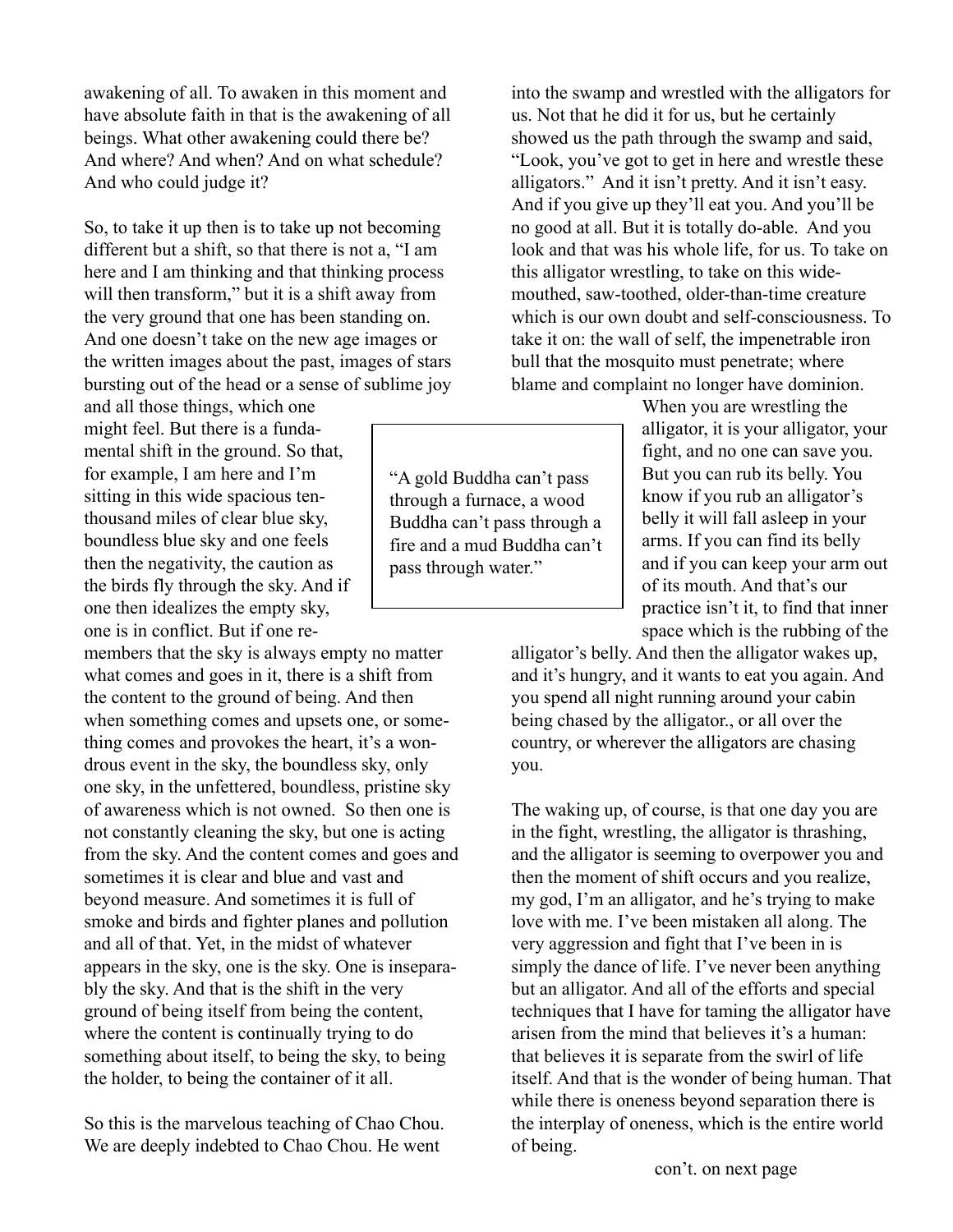### **New Developments at Furnace Mountain**



The last few months have seen many physical improvements to the buildings at Furnace Mountain. The tea house and lodge have new roofs, the interview hut has been freshly painted, has a new Japanese tile roof with copper edging to match the bath-house, and new window shades. A bathroom and electric heating system are being installed in the upper cabin (also known as Sam's cabin). New external screens have been installed at the temple. These screens can be rolled down to provide sun protection and lower the internal temperature. When rolled up, they tuck neatly behind exterior beams so that they barely show.

The bath house is nearing completion; it is now fully functional and provides us with three toilets, two showers, an additional sleeping space for retreatants, and a kitchen area for preparing tea for morning tea service at the temple. A railing will be built around the outside deck, and landscaping will finish the job. All of these improvements help with the attractiveness of the facility and will contribute to making the retreat experience more comfortable for guests.

#### **Purity Beyond Purity**, con't:

So, Chao Chou says, "A gold Buddha can't pass through a furnace, a wood Buddha can't pass through a fire and a mud Buddha can't pass through water." That means everything is what it is, and everything is subject to cause and effect. And there is no pure state which lifts us out of the inevitability of cause and effect, which is old age, sickness and death, which is disappointment, frustration and heartbreak, and joy and great happiness and sympathetic joy, sharing in the pleasures of others and love beyond love. All unavoidable, and to make some effort in our practice of beating the alligator is to forget that we are alligators and that all the conditions that effect an alligator, effect us.

In that realization is the purity of being: that there is no pure state. Our hearts break; joy arises in our breast. We feel terrible and miserable some days; we feel wonderful and joyous



other days. People like us one day; people hate us the next day. Everyone has been through that. Things that bothered us yesterday don't seem to even matter today. Things that didn't matter at all yesterday get under our skin and make us insecure and cautious and tentative. And we look and we want to purify that state. We look and we see there is no pure state, this is the condition of being human: having a limbic system, having a body, having a heart, being capable of arousal. And in that realization is the realization of purity beyond purity. That what is purity is in fact the rising and falling of our own consciousness. What is purity is the full and complete mistake that is living. What is purity is the totality of being human. And from that purity of being human, when we are gold we are smelted in the furnace, when we are wood we catch fire and when we are mud we dissolve. Thanks for listening.